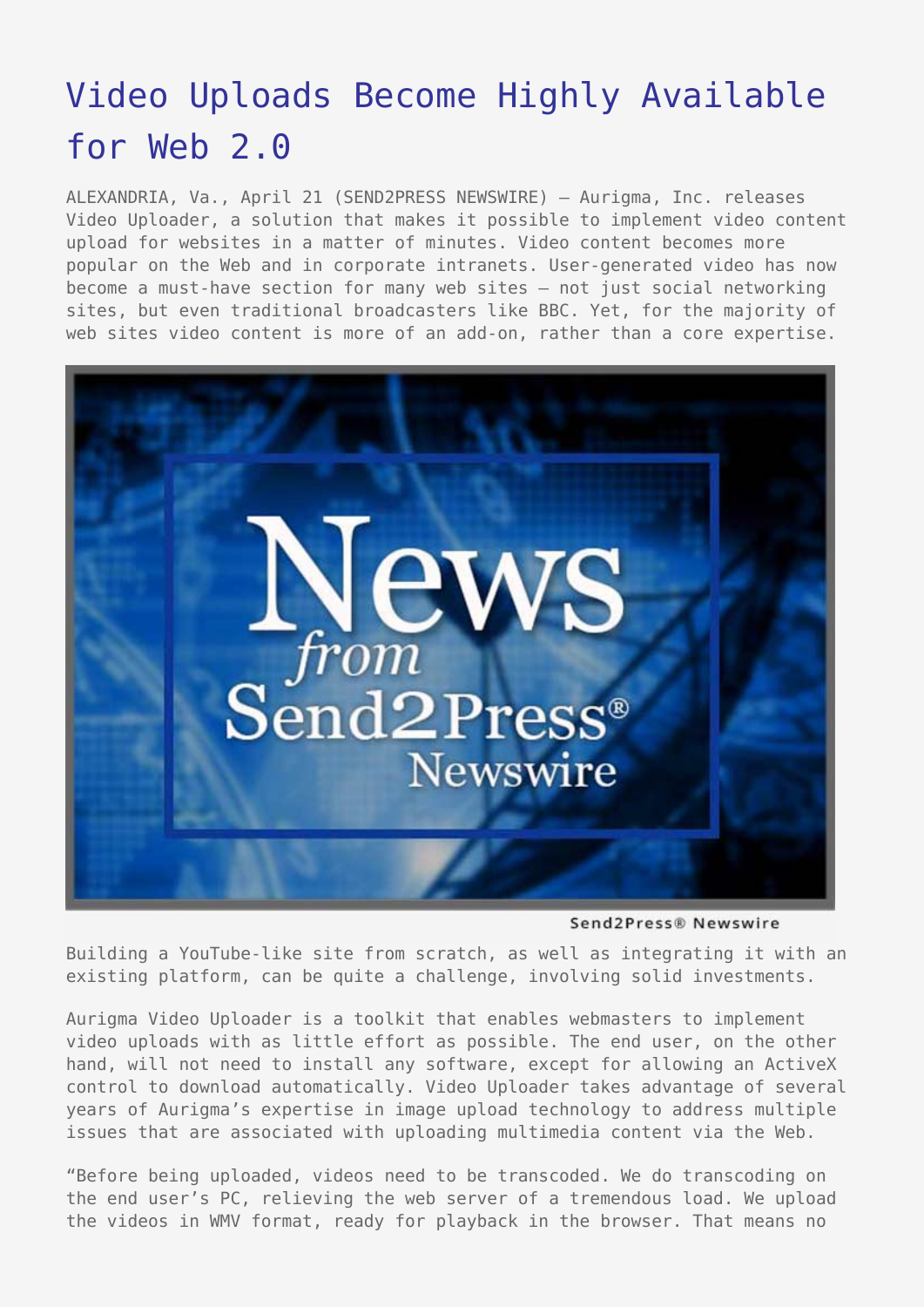codecs are required on the server side," Dmitry Sevostyanov, Aurigma CTO, explains.

"The uploader resizes and watermarks video clips while transcoding. This saves much server load and inbound traffic. What's also important, it works with any web server platform out there."

The video transcoding technology was provided by MediaLooks [\(medialooks.com](http://www.medialooks.com)) – a world-class expert in multimedia programming, decoding and encoding technologies.

"How does it feel for the end user? Uploads are made right from the browser, without leaving the web site. … Friendly, modern-looking user interface with progress bars makes you feel comfortable and gives you tight control over the transcoding and upload process," says Fedor Skvortsov, Aurigma president.

The uploaded videos are ready for playback over the Web with any Silverlightenabled browser such as Internet Explorer, Firefox, Safari or Google Chrome.

Video Uploader is currently available in beta version. The software can be downloaded at [aurigma.com/Products/VideoUploader/FreeTrial.aspx](http://www.aurigma.com/Products/VideoUploader/FreeTrial.aspx)

Feedback and suggestions are always welcome at info@aurigma.com.

## **About Aurigma, Inc.**

Aurigma is a software development company founded in 2002. We produce components, libraries and tools for the part of Web 2.0 busy with processing, editing and uploading photos and images, both motion and still. Also, we supply software solutions to photo businesses. Visit us at [www.aurigma.com.](http://www.aurigma.com)

## **About MediaLooks**

MediaLooks, founded in 2005, is an audio/video processing and compression technology expert, a provider of multimedia platforms for broadcasting, digital signage, security, medical, education and other industries. MediaLooks' software powers hundreds of applications in over 30 countries around the world.

All trademarks and service marks are the property of the respective parties.

News issued by: Aurigma, Inc.